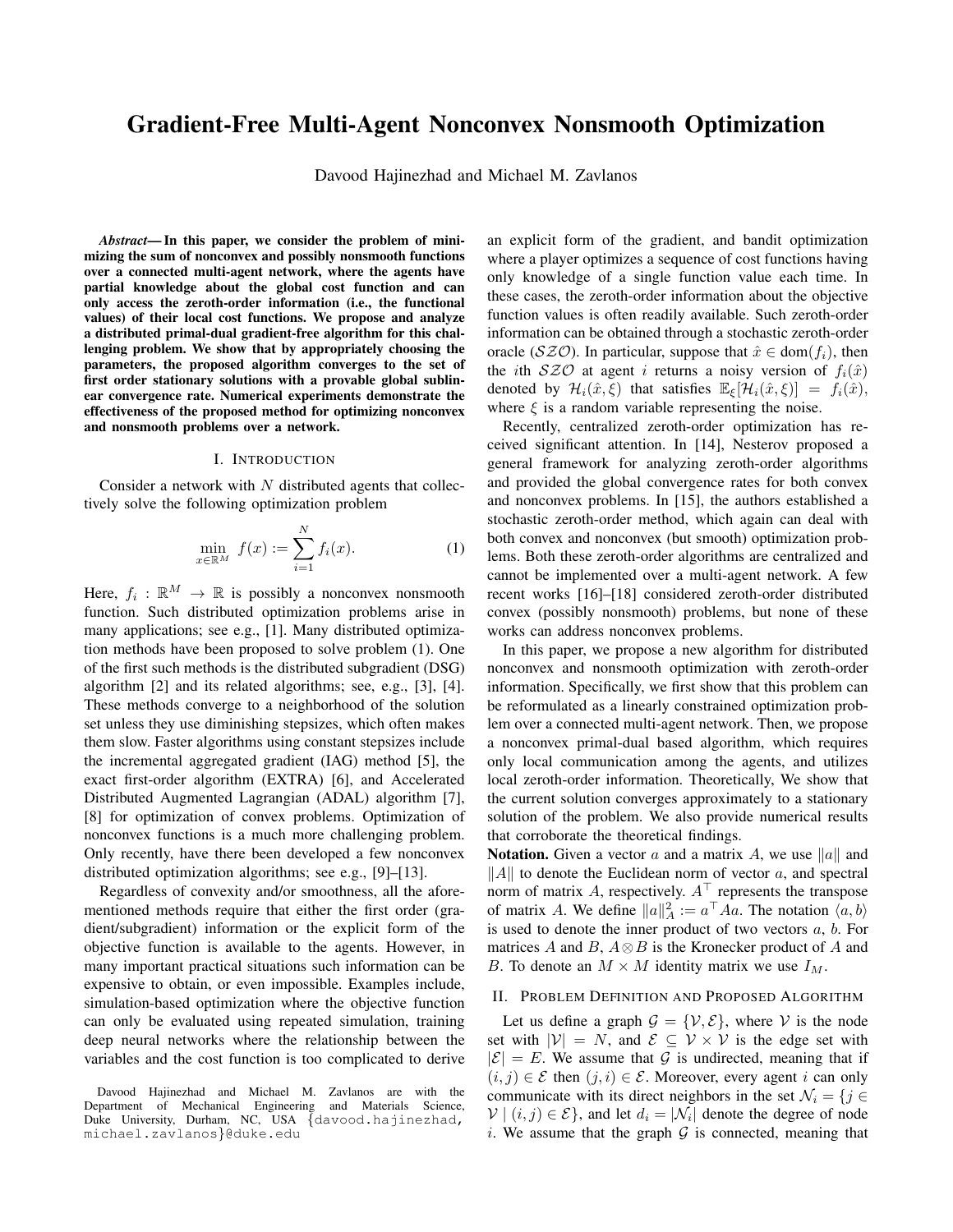there is a path, i.e., a sequence of nodes where consecutive nodes are neighbors, between any two nodes in G.

In order to decompose problem  $(1)$  let us introduce N new variables  $x_i \in \mathbb{R}^{\tilde{M}}$  that are local to every agent i. Then, problem (1) can be reformulated as follows:

$$
\min_{\{x_i\}} \quad \sum_{i=1}^N f_i(x_i), \quad \text{s.t.} \quad x_i = x_j \ \forall \ (i, j) \in \mathcal{E}. \tag{2}
$$

The set of constraints  $x_i = x_j$  enforce consensus on the local variables  $x_i$  and  $x_j$  for all neighbors  $j \in \mathcal{N}_i$ . We stack all the local variables  $x_i$  in a vector  $x := \{x_i\} \in \mathbb{R}^{Q \times 1}$ , where  $Q = NM$ . Moreover, we define the Degree matrix  $\tilde{D} \in$  $\mathbb{R}^{N \times N}$  to be a diagonal matrix where  $\tilde{D}(i, i) = d_i$ ; let  $D =$  $\tilde{D} \otimes I_M \in \mathbb{R}^{Q \times Q}$ . For a given graph  $\mathcal{G}$ , the incidence matrix  $\tilde{A} \in \mathbb{R}^{E \times N}$  is a matrix where  $\tilde{\tilde{A}}(k, i) = 1$  and  $\tilde{A}(k, j) = -1$ , where  $(i, j)$  is the kth edge of  $G$ ; the rest of the entries of  $\tilde{A}$  are all zero. Let  $A = \tilde{A} \otimes I_M \in \mathbb{R}^{EM \times Q}$ . Finally, we define the Signed Laplacian matrix as  $L^- := A^{\top} A \in$  $\mathbb{R}^{Q \times Q}$  and Signless Laplacian matrix as  $L^+ := 2D - A^\top A \in$  $\mathbb{R}^{Q \times Q}$ . Using these notations, problem (2) can be written in the following compact form:

$$
\min_{x \in \mathbb{R}^Q} f(x), \quad \text{s.t.} \quad Ax = 0. \tag{3}
$$

## *A. Preliminaries*

In this section, we first introduce some standard techniques presented in [14] for approximating and smoothing the gradient of a given function. Suppose that  $\phi \in \mathbb{R}^Q$  is a Gaussian random vector and let  $\mu > 0$  be some smoothing parameter. The smoothed version of function  $f$  is defined as

$$
f_{\mu}(x) = \frac{1}{(2\pi)^{\frac{Q}{2}}} \int f(x + \mu \phi) e^{-\frac{1}{2} ||\phi||^2} d\phi.
$$
 (4)

Then it can be shown that the function  $f_{\mu}$  is differentiable and its gradient is given by [14, Eq. (22)]

$$
\nabla f_{\mu}(x) = \frac{1}{(2\pi)^{\frac{Q}{2}}} \int \frac{f(x + \mu\phi) - f(x)}{\mu} \phi e^{-\frac{1}{2} ||\phi||^2} d\phi. \quad (5)
$$

Further, assuming that the original function  $f$  is Lipschitz continuous, i.e., there exists  $L_0$  such that  $|f(x) - f(y)| \le$  $L_0|x-y|$  for all  $x, y \in \text{dom}(f)$ , it can be shown that (see [14, Lemma 2])  $\nabla f_\mu$  is also Lipschitz continuous with constant  $L_1 = \frac{2L_0\sqrt{Q}}{\mu}$ . In other words, for all  $x, y \in \text{dom}(f_{\mu})$  we have

$$
\|\nabla f_{\mu}(x) - \nabla f_{\mu}(y)\| \le L_1 \|x - y\|.
$$
 (6)

Let  $\mathcal{H}(x,\xi)$  denote the noisy functional value of the function f obtained from an associated  $SZO$ . In view of (5), the gradient of  $f_{\mu}(x)$  can be approximated as

$$
G_{\mu}(x,\phi,\xi) = \frac{\mathcal{H}(x+\mu\phi,\xi) - \mathcal{H}(x,\xi)}{\mu}\phi, \qquad (7)
$$

where the constant  $\mu > 0$  is the smoothing parameter. It can be easily checked that  $G_{\mu}(x, \phi, \xi)$  is an unbiased estimator of  $\nabla f_\mu(x)$ . For simplicity we define  $\zeta := (\xi, \phi)$ . For a given number J of independent samples of  $\{\zeta_j\}_{j=1}^J$ , we define the sample average  $\bar{G}_{\mu}(x,\zeta) := \frac{1}{J} \sum_{j=1}^{J} G_{\mu}(x,\zeta_j)$ , where  $\zeta := {\zeta_j}_{j=1}^J$ . It is easy to see that for any  $J \ge 1$ ,  $\bar{G}_{\mu}(x, \zeta)$ is also an unbiased estimator of  $\nabla f_\mu(x)$ .

# *B. The Proposed Algorithm*

In this part we propose a primal-dual algorithm for the distributed optimization problem (3). Let  $\lambda_{ij} \in \mathbb{R}^M$  be the multiplier associated with the consensus constraint  $x_i - x_j =$ 0 for each  $(i, j) \in \mathcal{E}$ . Moreover, stack all  $\lambda_{ij}$ 's in a vector  $\lambda = {\lambda_{ij}}_{(i,j) \in \mathcal{E}} \in \mathbb{R}^{EM}$ . Then, the augmented Lagrangian (AL) function for problem (3) is given by

$$
U_{\rho}(x,\lambda) := f(x) + \langle \lambda, Ax \rangle + \frac{\rho}{2} ||Ax||_2^2, \tag{8}
$$

where  $\rho > 0$  is a constant. Moreover, as in (4) define the smoothed version  $f_{i,\mu}$  of the local function  $f_i$ . At iteration r of the algorithm we obtain an unbiased estimation of the gradient of local function  $f_{i,\mu}(x_i^r)$  as follows. For every sample  $j \in \{1, 2, \dots, J\}$  we generate a random vector  $\phi_{i,j}^r \in \mathbb{R}^M$  from an i.i.d standard Gaussian distribution and calculate  $\bar{G}_{\mu,i}(x_i^r, \zeta_i^r) \in \mathbb{R}^M$  similar to (7) by

$$
\bar{G}_{\mu,i}(x_i^r, \zeta_i^r) = \frac{1}{J} \sum_{j=1}^{J} \frac{\mathcal{H}_i(x_i^r + \mu \phi_{i,j}^r, \xi_{i,j}^r) - \mathcal{H}_i(x_i^r, \xi_{i,j}^r)}{\mu} \phi_{i,j}^r.
$$
\n(9)

Define  $G_{\mu}^{J,r} := \{\bar{G}_{\mu,i}(z_i^r, \zeta_i^r)\}_{i=1}^N \in \mathbb{R}^Q$ . The following theorem bounds the norm of  $G_{\mu}^{J,r}$ .

Theorem 1 (Theorem 4 [14]) *If* f *is a Lipschitz continuous function with constant* L0*, then*

$$
\mathbb{E}_{\zeta}[\|G_{\mu}^{J,r}\|^2] \le \frac{L_0^2(Q+4)^2}{J^2}.\tag{10}
$$

Our proposed algorithm is summarized in Algorithm 1. In

| <b>Algorithm 1</b> The Proposed Algorithm for problem (1)                                                                                                                 |  |
|---------------------------------------------------------------------------------------------------------------------------------------------------------------------------|--|
| 1: <b>Input:</b> $D \in \mathbb{R}^{Q \times Q}$ , $T \ge 1$ , $J \ge 1$ , and $\mu > 0$<br>2: Initialize: $x^0 \in \mathbb{R}^Q$ and $\lambda^0 = 0 \in \mathbb{R}^{EM}$ |  |
| 3: for $r=0$ to $T-1$ do                                                                                                                                                  |  |
| $x^{r+1} = \operatorname{argmin} \langle G_{\mu}^{J,r} + A^{\top} \lambda^r + \rho A^{\top} A x^r, x - x^r \rangle$<br>$\boldsymbol{x}$                                   |  |
| $+\rho \ x-x^r\ ^2_D$ , (Primal Step) (11)                                                                                                                                |  |
| $\lambda^{r+1} = \lambda^r + \rho A x^{r+1}$ . (Dual Step) (12)                                                                                                           |  |
| $4:$ end for                                                                                                                                                              |  |

5: Choose uniformly randomly  $u \in \{0, 1, \dots, T-1\}$ 6: **Output:**  $(z^u, \lambda^u)$ .

the primal step (11), an *approximate gradient descent* step is taken towards minimizing the AL function with respect to  $x$ . In particular, in the first-order approximation of the AL function the true gradient of the function  $f(x^r)$  is approximated by the noisy zeroth-order estimate  $G_{\mu}^{J,r}$  and then, a matrix-weighted quadratic penalty  $\rho \|x - x^r\|_D$  is used. The dual step (12) is then performed, which is a *gradient ascent* step over the dual variable  $\lambda$ .

To see how Algorithm 1 can be implemented in a distributed way, consider the optimality condition for (11) as

$$
G_{\mu}^{J,r} + A^{\top}(\lambda^r + \rho Ax^r) + 2\rho D(x^{r+1} - x^r) = 0.
$$
 (13)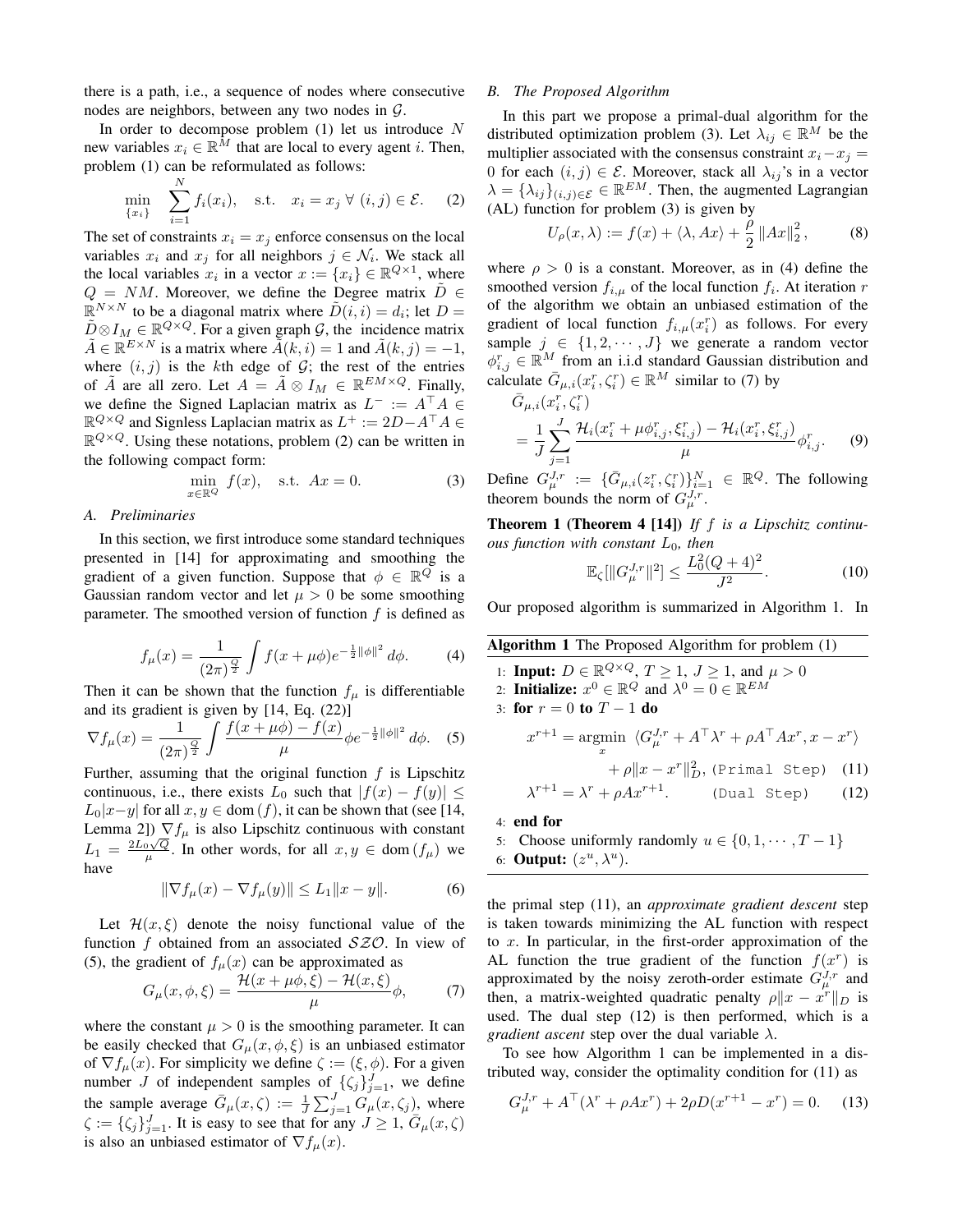Using the Signed and Signless Laplacian matrices, we have

$$
x^{r+1} = \frac{1}{2\rho} D^{-1} \bigg[ \rho L^+ x^r - G_{\mu}^{J,r} + A^{\top} \lambda^r \bigg].
$$

To implement this primal iteration, each agent  $i$  only requires local information as well as information from its neighbors  $\mathcal{N}_i$ . This is because D is a diagonal matrix and the structure of the matrix  $L^+$  ensures that the *i*th block vector of  $L^+x^r$ is only related to  $x_j^r$ ,  $j \in \mathcal{N}_i$ . For the dual step w.l.o.g we assign the dual variable  $\lambda_{ij}$  to node i and therefore, from (12) we have

$$
\lambda_{ij}^{r+1} = \lambda_{ij}^r + \rho(x_i^{r+1} - x_j^{r+1}),\tag{14}
$$

which only requires the local information as well as information from the neighbors in  $\mathcal{N}_i$ .

## III. THE CONVERGENCE ANALYSIS

In this section we study the convergence of Algorithm 1. We make the following assumptions.

Assumptions A. We assume that

A1. The function  $f$  is Lipschitz continuous.

A2. The function  $f$  is lower bounded.

To simplify notation let  $\mathcal{F}^r := \sigma(\zeta_1, \zeta_2, \cdots, \zeta_r)$  be the  $\sigma$ field generated by the entire history of Algorithm 1 up to iteration r,  $\sigma_{\min}$  be the smallest nonzero eigenvalue of  $A^{\dagger}A$ , and  $w^r := (x^{r+1} - x^r) - (x^r - x^{r-1})$  be the successive difference of the differences of the primal iterates. In the analysis that follows we will make use of the following relations:

• For any given vectors  $a$  and  $b$  we have

$$
\langle b - a, b \rangle = \frac{1}{2} (||b||^2 + ||a - b||^2 - ||a||^2), \qquad (15)
$$

$$
\langle a, b \rangle \le \frac{1}{2\epsilon} \|a\|^2 + \frac{\epsilon}{2} \|b\|^2; \quad \forall \ \epsilon > 0. \tag{16}
$$

• For *n* given vectors  $a_i$  we have that

$$
\left\| \sum_{i=1}^{n} a_i \right\|^2 \le n \sum_{i=1}^{n} \|a_i\|^2.
$$
 (17)

First we bound the difference between  $\nabla f_\mu(x^r)$  and its unbiased estimation  $G_{\mu}^{J,r}$  as follows:

$$
\mathbb{E}_{\zeta} ||G_{\mu}^{J,r} - \nabla f_{\mu}(x^r)||^2 = \mathbb{E}_{\zeta} ||G_{\mu}^{J,r} - \mathbb{E}_{\zeta} [G_{\mu}^{J,r}||^2
$$
  

$$
\leq \mathbb{E}_{\zeta} ||G_{\mu}^{J,r}||^2 \leq \frac{L_0^2 (Q+4)^2}{J^2},
$$
(18)

where the last inequality follows from (10). The next lemma bounds the change of the dual variables by that of the primal variables. The proof of the results the follows can be found in the appendix.

**Lemma 1** *Suppose Assumptions A hold true. Let*  $L_1$  *denote the gradient Lipschitz constant for function*  $f_{\mu}$ *. Then we have the following inequality:*

$$
\frac{1}{\rho} \mathbb{E} \| \lambda^{r+1} - \lambda^r \|^2 \le \frac{9L_0^2 (Q+4)^2}{\rho \sigma_{\min} J^2} + \frac{6L_1^2}{\rho \sigma_{\min}} \mathbb{E} \| x^r - x^{r-1} \|^2
$$

$$
+ \frac{3\rho \| L^+ \|}{\sigma_{\min}} \mathbb{E} \| w^r \|^2_{L^+}.
$$
(19)

The next step is the key in our analysis. We define the smoothed version of the AL function in a similar way as (4) and denote it by  $U_{\rho,\mu}(x,\lambda)$ . For notational simplicity

let us define  $U_{\rho,\mu}^{r+1} := U_{\rho,\mu}(x^{r+1},\lambda^{r+1})$ . From equation (6) we know that the function  $f_{\mu}$  is Lipschitz continuous with constant  $L_1$ . Now let  $c > 0$  be some positive constant and set  $k := 2(\frac{6L_1^2}{2C_1})$  $\frac{6L_1^2}{\rho \sigma_{\min}} + \frac{3cL_1}{2}$ ). Moreover, we define  $V^{r+1}$  :=  $\frac{p}{2}(\|Ax^{r+1}\|^2 + \|x^{r+1} - x^r\|^2_B)$ , where  $B := L^+ + \frac{k}{c\rho}I_Q$ . Finally we define the following potential function:

$$
P^{r+1} := U_{\rho,\mu}^{r+1} + cV^{r+1}.
$$
 (20)

We study the behavior of the proposed potential function as the algorithm proceeds.

**Lemma 2** Suppose Assumptions A hold true. We have that  
\n
$$
\mathbb{E}\left[P^{r+1} - P^r\right] \le -\alpha_1 \mathbb{E} \|x^{r+1} - x^r\|^2 - \alpha_2 \mathbb{E} \|w^r\|_{L^+}^2 + \alpha_3 \frac{L_0^2 (Q+4)^2}{r^2},
$$
\n(21)

*where*

here  
\n
$$
\alpha_1 := \rho^2 - (2cL_1 + L_1/2 + L_1^2/2 + 1/2)\rho - \frac{6L_1^2}{\sigma_{\min}},
$$
\n
$$
\alpha_2 := \frac{3\rho \|L^+\|}{\sigma_{\min}} - \frac{c\rho}{2}, \ \alpha_3 = \frac{9}{\rho\sigma_{\min}} + \frac{6c+1}{L_1}.
$$
\n(22)

Note that the constants  $\alpha_1$  and  $\alpha_2$  in (21) can be made positive as long as we choose constants c and  $\rho$  large enough. In particular, the following conditions are sufficient to have positive  $\alpha_1, \alpha_2$ 

$$
c > \frac{6||L^+||}{\sigma_{\min}}, \quad \rho > b + \sqrt{b^2 + 6L_1^2/\sigma_{\min}}, \qquad (23)
$$
  
where  $b = (cL_1 + L_1/4 + L_1^2/4 + 1/4).$ 

In the next lemma we show that  $P^{r+1}$  is lower bounded.

Lemma 3 *Suppose Assumptions A hold, and the constant* c *is selected as*  $c \geq \frac{2||L^+||}{\sigma}$  $\frac{d\|E^T\|}{d\sigma_{\min}}$ . Then there exists a constant <u>P</u> that *is independent of the total number of iterations* T *so that*

$$
\mathbb{E}[P^{r+1}] \ge \underline{P} > -\infty, \quad \forall \ r \ge 1. \tag{24}
$$

To characterize the convergence rate of Algorithm 1, let us define the *stationarity gap* of the smoothed version of problem (3) as

$$
\Phi_{\mu}(x^r, \lambda^{r-1}) := \mathbb{E}\left[\|\nabla_x U_{\rho,\mu}(x^r, \lambda^{r-1})\|^2 + \|Ax^r\|^2\right]. \tag{25}
$$
  
It can be easily checked that  $\Phi_{\mu}(x^*, \lambda^*) = 0$  if and only if  $(x^*, \lambda^*)$  is a KKT point of the smoothed version of problem (3). For simplicity let us denote  $\Phi_{\mu}^r := \Phi_{\mu}(x^r, \lambda^{r-1})$ .

At this point we are ready to combine the previous results to obtain our main theorem.

Theorem 2 *Suppose Assumptions A hold true, the penalty parameter* ρ *satisfies the condition given in Lemma 2, and the constant* c *satisfies*  $c \geq \frac{6||L^+||}{\sigma}$  $\frac{\|L^{\perp}\|}{\sigma_{\min}}$ . Then, there exist constants  $\gamma_1, \gamma_2 > 0$  *such that* 

$$
\mathbb{E}_u[\Phi^u_\mu] \le \frac{\gamma_1}{T} + \gamma_2 \frac{L_0(Q+4)^2}{J^2}.
$$
 (26)

From Theorem 2 we can observe that there exists always a constant term in the right-hand-side of the stationarity gap. Therefore, no matter how many iterations we run the algorithm, we always converge to a neighborhood of a stationary point. However, if we choose the number of samples  $J \in \mathcal{O}(\sqrt{T})$ , we have the following bound:

$$
\mathbb{E}_u[\Phi_\mu^u] \le \frac{\gamma_1}{T} + \frac{\gamma_2 L_0 (Q+4)^2}{T},\tag{27}
$$

which verifies the sublinear convergence rate for the algorithm.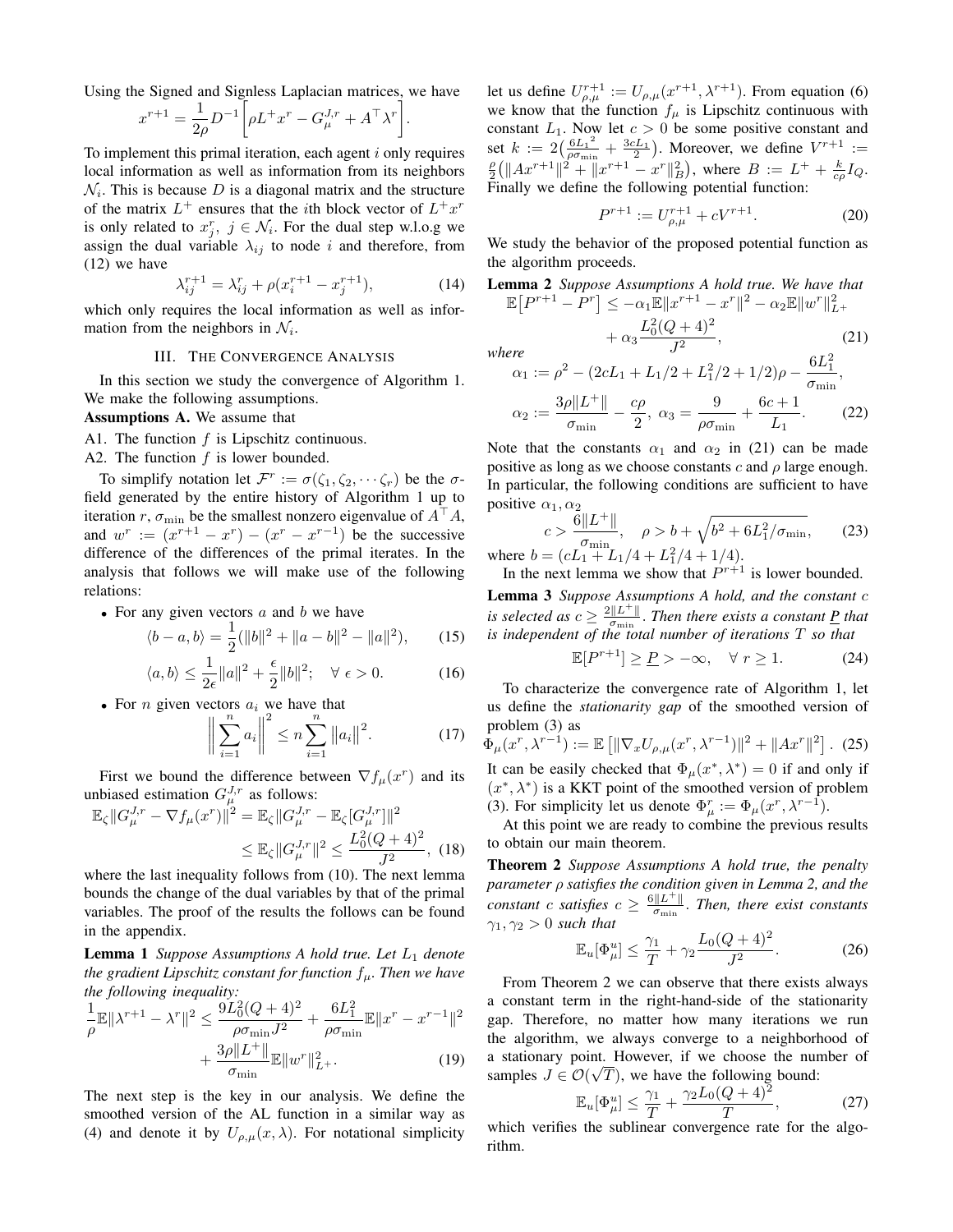

Fig. 1: Comparison of proposed Algorithm 1, and RGF algorithm [16] in terms of the stationarity gap for binary classification problem.

#### IV. NUMERICAL RESULTS

In this section we illustrate the proposed algorithm through numerical simulations. For our experiment we study a minibatch binary classification problem using nonconvex nonsmooth regularizers, where each node stores  $b$  (batch size) data points. For this problem the local function is given by

$$
f_i(x_i) = \frac{1}{Nb} \left[ \sum_{j=1}^{b} \log(1 + \exp(-y_{ij}x_i^{\top} v_{ij})) + \alpha \log(\epsilon + ||x_i||_1) \right],
$$

where  $v_{ij} \in \mathbb{R}^M$  and  $y_{ij} \in \{1, -1\}$  are the feature vector and the label for the jth data point of  $ith$  agent [19]. The nonconvex nonsmooth regularization term  $\log(\epsilon + \|x_i\|_1)$  imposes sparsity to vector  $x_i$ , the constant  $\alpha$  controls the sparsity level, and  $\epsilon > 0$  is a small number. The network has  $N = 15$ nodes and each node contains randomly generated  $b = 100$ data point. We compare Algorithm 1 using a constant stepsize that satisfies (23) and the Randomize Gradient Free (RGF) algorithm proposed in [16] using diminishing stepsize  $\frac{1}{\sqrt{r}}$ . Note that in theory RGF only works for the convex problems. However, we include it here for the purpose of comparison only. Algorithm 1 and RGF run for  $T = 1000$  iterations and Figures 1 and 2 illustrate the stationarity gap and the constraint violation versus the iteration counter. From these plots we can observe that Algorithm 1 is faster than the RGF. Note again that, in theory, RGF is designed for convex problems only. To the best of our knowledge, our algorithm is the first provable distributed zeroth-order method for nonconvex and nonsmooth problems.

## V. CONCLUSION

In this work, we proposed a distributed gradient-free optimization algorithm to solve nonconvex and nonsmooth problems utilizing local zeroth-order information. We rigorously analyzed the convergence rate of the proposed algorithm and demonstrated its performance via simulation. To the best of our knowledge, this is the first distributed framework for the solution of nonconvex and nonsmooth distributed optimization problems that also has a provable sublinear convergence rate.

### APPENDIX

Due to the space limitation we present only the concise proofs here. See the online version for the complete proofs.



Fig. 2: Comparison of proposed Algorithm 1, and RGF algorithm [16] in terms of the constraint violation (i.e.  $||Ax||$ ) for binary classification problem.

# *A. Proof of Lemma 1*

From equation (12) we have

$$
\lambda^{r+1} - \lambda^r = \rho A x^{r+1}.
$$
 (28)

Equation (28) implies that  $\lambda^{r+1} - \lambda^r$  lies in the column space of A, therefore we have

$$
\sqrt{\sigma_{\min}} \|\lambda^{r+1} - \lambda^r\| \le \|A^\top (\lambda^{r+1} - \lambda^r)\|,\tag{29}
$$

where  $\sigma_{\text{min}}$  denotes the smallest non-zero eigenvalue of  $A^{\top}A$ . Utilizing equation (28) and equation (13), we obtain  $G_{\mu}^{J,r} + A^{\top} \lambda^{r+1} + \rho L^+(x^{r+1} - x^r) = 0.$  (30)

Replacing r with  $r - 1$  in equation (30) and then using the definition of  $w^r := (x^{r+1} - x^r) - (x^r - x^{r-1})$  we obtain

$$
\frac{1}{\rho} ||\lambda^{r+1} - \lambda^r||^2 \le \frac{1}{\rho \sigma_{\min}} ||G_{\mu}^{J,r} - G_{\mu}^{J,r-1} + \rho L^+ w^r||^2
$$
  

$$
\le \frac{3}{\rho \sigma_{\min}} ||G_{\mu}^{J,r} - \nabla f_{\mu}(x^r)||^2 + \frac{3\rho^2}{\rho \sigma_{\min}} ||L^+ w^r||^2
$$
  

$$
+ \frac{3}{\rho \sigma_{\min}} ||\nabla f_{\mu}(x^r) - G_{\mu}^{J,r-1}||^2,
$$
 (31)

where the last inequality follows from (17). Adding and subtracting  $\nabla f_\mu(x^{r-1})$  to the second term on the r.h.s of (31) and taking the expectation on both sides gives

$$
\frac{1}{\rho} \mathbb{E} ||\lambda^{r+1} - \lambda^{r}||^{2} \leq \frac{3}{\rho \sigma_{\min}} \mathbb{E} ||G_{\mu}^{J,r} - \nabla f_{\mu}(x^{r})||^{2} \n+ \frac{6}{\rho \sigma_{\min}} \mathbb{E} ||\nabla f_{\mu}(x^{r}) - \nabla f_{\mu}(x^{r-1})||^{2} + \frac{3\rho^{2}}{\rho \sigma_{\min}} \mathbb{E} ||L^{+}w^{r}||^{2} \n+ \frac{6}{\rho \sigma_{\min}} \mathbb{E} ||\nabla f_{\mu}(x^{r-1}) - G_{\mu}^{J,r-1}||^{2} \n\leq \frac{9L_{0}^{2}(Q+4)^{2}}{\rho \sigma_{\min} J^{2}} + \frac{6L_{1}^{2}}{\rho \sigma_{\min}} \mathbb{E} ||x^{r} - x^{r-1}||^{2} \n+ \frac{3\rho ||L^{+}||}{\sigma_{\min}} \mathbb{E} ||w^{r}||_{L^{+}}^{2},
$$

where the last inequity is true because of (18), the fact that  $\nabla f_{\mu}(z)$  is gradient Lipschitz with constant  $L_1$ , and the inequality  $||L^+w^r||^2 \le ||L^+|| ||w^r||^2_{L^+}$ . The proof is complete.

# *B. Proof of Lemma 2*

First we prove that the function  $g(x) := U_{\rho,\mu}(x,\lambda) +$  $\frac{\rho}{2} \|x - x^r\|_{L^+}^2$  is strongly convex with respect to variable x when  $2\rho \geq L_1$ . From Assumption A.1 and the fact that  $D \succeq I$  we have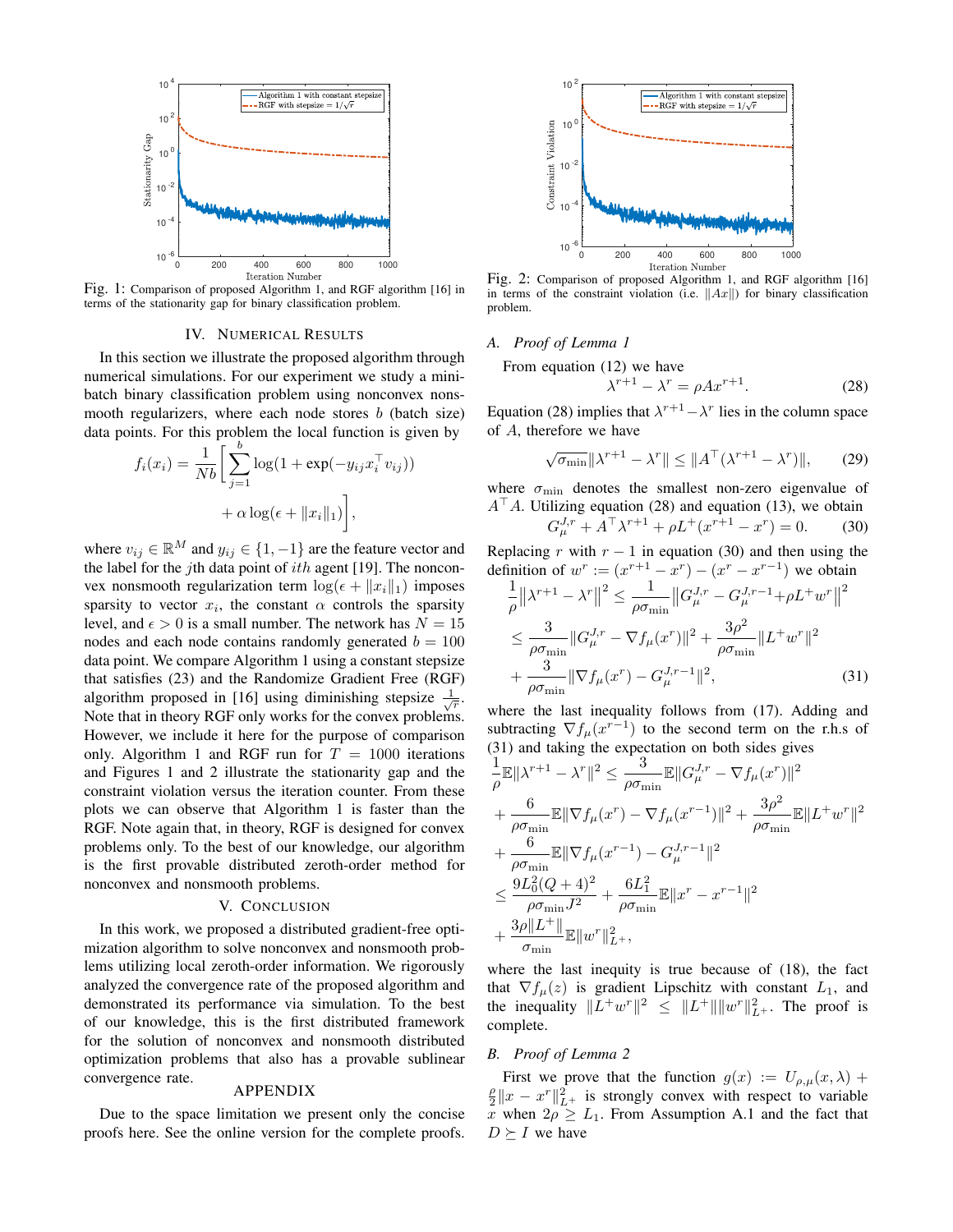$$
\langle \nabla g(x_1) - \nabla g(x_2), x_1 - x_2 \rangle
$$
  
=  $\langle \nabla f_\mu(x_1) - \nabla f_\mu(x_2), x_1 - x_2 \rangle + 2\rho ||x_1 - x_2||_D^2$   
 $\ge \langle \nabla f_\mu(x_1) - \nabla f_\mu(x_2), x_1 - x_2 \rangle + 2\rho ||x_1 - x_2||^2$   
 $\ge (2\rho - L_1) ||x_1 - x_2||^2$ .

This proves that  $U_{\rho,\mu}(x,\lambda) + \frac{\rho}{2} ||x - x^r||_{L^+}^2$  is strongly convex with modulus  $2\rho - L_1$ . Using this fact, we can bound  $U_{\rho,\mu}^{r+1}$  –  $U_{\rho,\mu}^r$  as follows:

$$
U_{\rho,\mu}^{r+1} - U_{\rho,\mu}^{r} = U_{\rho,\mu}(x^{r+1}, \lambda^{r+1}) - U_{\rho,\mu}(x^{r+1}, \lambda^{r})
$$
  
+  $U_{\rho,\mu}(x^{r+1}, \lambda^{r}) - U_{\rho,\mu}(x^{r}, \lambda^{r})$   
 $\leq \frac{1}{\rho} ||\lambda^{r+1} - \lambda^{r}||^{2}$   
+  $\langle \nabla_{x} U_{\rho,\mu}(x^{r+1}, \lambda^{r}) + \rho L^{+}(x^{r+1} - x^{r}), x^{r+1} - x^{r} \rangle$   
-  $\frac{2\rho - L_{1}}{2} ||x^{r+1} - x^{r}||^{2},$  (32)

where the last inequity holds true due to the strong convexity of  $U_{\rho,\mu}(x,\lambda) + \frac{\rho}{2} \|x - x^r\|_{L^+}^2$  and (28). Using (30) we have

$$
U_{\rho,\mu}^{r+1} - U_{\rho,\mu}^r \le \frac{L_1^2 - 2\rho + L_1}{2} \|x^{r+1} - x^r\|^2
$$
  
+ 
$$
\frac{1}{\rho} \|\lambda^{r+1} - \lambda^r\|^2 + \frac{1}{2L_1^2} \|\nabla f_\mu(x^{r+1}) - G_\mu^{J,r}\|^2,
$$

where the inequality follows from (16) with  $\epsilon = L_1^2$ . Taking expectation on both sides, and utilizing (19) and (18) we have

$$
\mathbb{E}\left[U_{\rho,\mu}^{r+1} - U_{\rho,\mu}^r\right] \leq \left(\frac{9}{\rho\sigma_{\min}} + \frac{1}{L_1^2}\right) \frac{L_0^2 (Q+4)^2}{J^2} + \frac{6L_1^2}{\rho\sigma_{\min}} \mathbb{E} \|x^r - x^{r-1}\|^2 + \frac{3\rho \|L^+\|}{\sigma_{\min}} \mathbb{E} \|w^r\|_{L^+}^2 + \frac{L_1^2 - 2\rho + L_1 + 1}{2} \mathbb{E} \|x^{r+1} - x^r\|^2. \tag{33}
$$

Now we bound  $V^{r+1} - V^r$ . From the optimality condition for problem (11) and the dual update (12) we have for all  $x \in \mathbb{R}^Q$ 

$$
\langle G_{\mu}^{J,r} + A^{\top} \lambda^{r+1} + \rho L^+(x^{r+1} - x^r), x^{r+1} - x \rangle \le 0.
$$

Similarly, for the  $(r - 1)$ th iteration, we have

$$
\langle G_{\mu}^{J,r-1}+A^\top\lambda^r+\rho L^+(x^r-x^{r-1}), x^r-x\rangle\leq 0.
$$

Setting  $x = x^r$  in first equation,  $x = x^{r+1}$  in second equation, and adding them, we obtain

$$
\langle A^{\top}(\lambda^{r+1} - \lambda^r), x^{r+1} - x^r \rangle \le
$$
  
- \langle G\_{\mu}^{J,r} - G\_{\mu}^{J,r-1} + \rho L^+ w^r, x^{r+1} - x^r \rangle. (34)

The l.h.s can be expressed as follows:

$$
\langle A^{\top}(\lambda^{r+1} - \lambda^{r}), x^{r+1} - x^{r} \rangle = \rho \langle Ax^{r+1}, Ax^{r+1} - Ax^{r} \rangle
$$
  
=  $\frac{\rho}{2} \left( \|Ax^{r+1}\|^2 - \|Ax^{r}\|^2 + \|A(x^{r+1} - x^{r})\|^2 \right),$  (35)

where the first equality follows from (12) and the second equality follows from (15). For the r.h.s of (34) using (16) and (17) we have

$$
- \langle G_{\mu}^{J,r} - G_{\mu}^{J,r-1} + \rho L^{+} w^{r}, x^{r+1} - x^{r} \rangle
$$
  
\n
$$
\leq \frac{3}{2L_{1}} \left( \|G_{\mu}^{J,r} - \nabla f_{\mu}(x^{r})\|^{2} + \|\nabla f_{\mu}(x^{r-1}) - G_{\mu}^{J,r-1}\|^{2} + \|\nabla g_{\mu}(x^{r}) - \nabla g_{\mu}(x^{r-1})\|^{2} \right) + \frac{L_{1}}{2} \|x^{r+1} - x^{r}\|^{2}
$$
  
\n
$$
- \rho \langle L^{+} w^{r}, x^{r+1} - x^{r} \rangle.
$$

Taking expectation on both sides and utilizing (18) and (15) we have

$$
-\mathbb{E}[\langle G_{\mu}^{J,r} - G_{\mu}^{J,r-1} + \rho L^{+} w^{r}, x^{r+1} - x^{r} \rangle] \n\leq \frac{6L_{0}^{2}(Q+4)^{2}}{L_{1}J^{2}} + \frac{3L_{1}}{2} \mathbb{E} \|x^{r} - x^{r-1}\|^{2} \n+ \frac{\rho}{2} \mathbb{E} \Big[ \|x^{r} - x^{r-1}\|_{L^{+}}^{2} - \|x^{r+1} - x^{r}\|_{L^{+}}^{2} - \|w^{r}\|_{L^{+}}^{2} \Big] \n+ \frac{L_{1}}{2} \mathbb{E} \|x^{r+1} - x^{r}\|^{2}.
$$
\n(36)

Combining (35) and (36), we obtain

$$
\frac{\rho}{2} \mathbb{E} \left( \|Ax^{r+1}\|^2 - \|Ax^r\|^2 + \|A(x^{r+1} - x^r)\|^2 \right) \n\leq \frac{6L_0^2 (Q+4)^2}{L_1 J^2} + \frac{3L_1}{2} \mathbb{E} \|x^r - x^{r-1}\|^2 \n+ \frac{\rho}{2} \mathbb{E} \left( \|x^r - x^{r-1}\|_{L^+}^2 - \|x^{r+1} - x^r\|_{L^+}^2 - \|w^r\|_{L^+}^2 \right) \n+ \frac{L_1}{2} \mathbb{E} \|x^{r+1} - x^r\|^2.
$$
\n(37)

The rest of the proof is only rearranging terms in (37), and using the definition of  $V^r$  and  $B$ .

*C. Proof of Lemma 3* From (30) we have

$$
\|\lambda^{r+1}\|^2 \le \frac{2}{\sigma_{\min}} \|G_{\mu}^{J,r}\|^2 + \frac{2\rho^2}{\sigma_{\min}} \|L^+(x^{r+1} - x^r)\|^2. \tag{38}
$$

From the definition of the potential function we have

$$
P^{r+1} = f_{\mu}(x^{r+1}) + \frac{\rho}{2} ||Ax^{r+1} + \frac{1}{\rho}\lambda^{r+1}||^2 - \frac{1}{2\rho} ||\lambda^{r+1}||^2
$$
  
+ 
$$
\frac{c\rho}{2} ||Ax^{r+1}||^2 + \frac{c\rho}{2} ||x^{r+1} - x^r||_B^2,
$$
 (39)

where  $B := L^+ + \frac{k}{c\rho}I$ . From Assumption A.2 and utilizing the fact that  $||Ax^{r+1} + \frac{1}{\rho}\lambda^{r+1}||^2 \ge 0$  we obtain

$$
P^{r+1} \ge \frac{-1}{\rho \sigma_{\min}} \|G_{\mu}^{J,r}\|^2 - \frac{\rho}{\sigma_{\min}} \|L^+(x^{r+1} - x^r)\|^2
$$
  
+ 
$$
\frac{c\rho}{2} \|x^{r+1} - x^r\|_B^2 + \underline{f}
$$
  

$$
\ge \frac{-1}{\rho \sigma_{\min}} \|G_{\mu}^{J,r}\|^2 + \frac{\rho}{\sigma_{\min}} \|x^{r+1} - x^r\|_{\frac{c\sigma_{\min}}{2}L^+ - (L^+)^2}^2 + \underline{f}.
$$

Notice that  $L^+$  is a symmetric PSD matrix. Therefore, picking constant c large enough such that  $c \geq \frac{2||L^+||}{\sigma}$  $rac{\|L\|}{\sigma_{\min}}$ , we have  $\frac{c\sigma_{\min}}{2}L^+ - (L^+)^2 \succeq 0$ . The rest of the proof is quite straightforward thus omitted.

*D. Proof of Theorem 2*

First we bound the stationarity gap given in (25). Utilizing equations  $(12)$ ,  $(30)$  and  $(17)$  we have

$$
\|\nabla_x U_{\rho,\mu}(x^{r+1},\lambda^r)\|^2 \le 4\|\nabla f_{\mu}(x^{r+1}) - \nabla f_{\mu}(x^r)\| + 4\|\nabla f_{\mu}(x^r) - G_{\mu}^{J,r}\|^2 + 2\rho^2\|L^+(x^{r+1} - x^r)\|^2.
$$